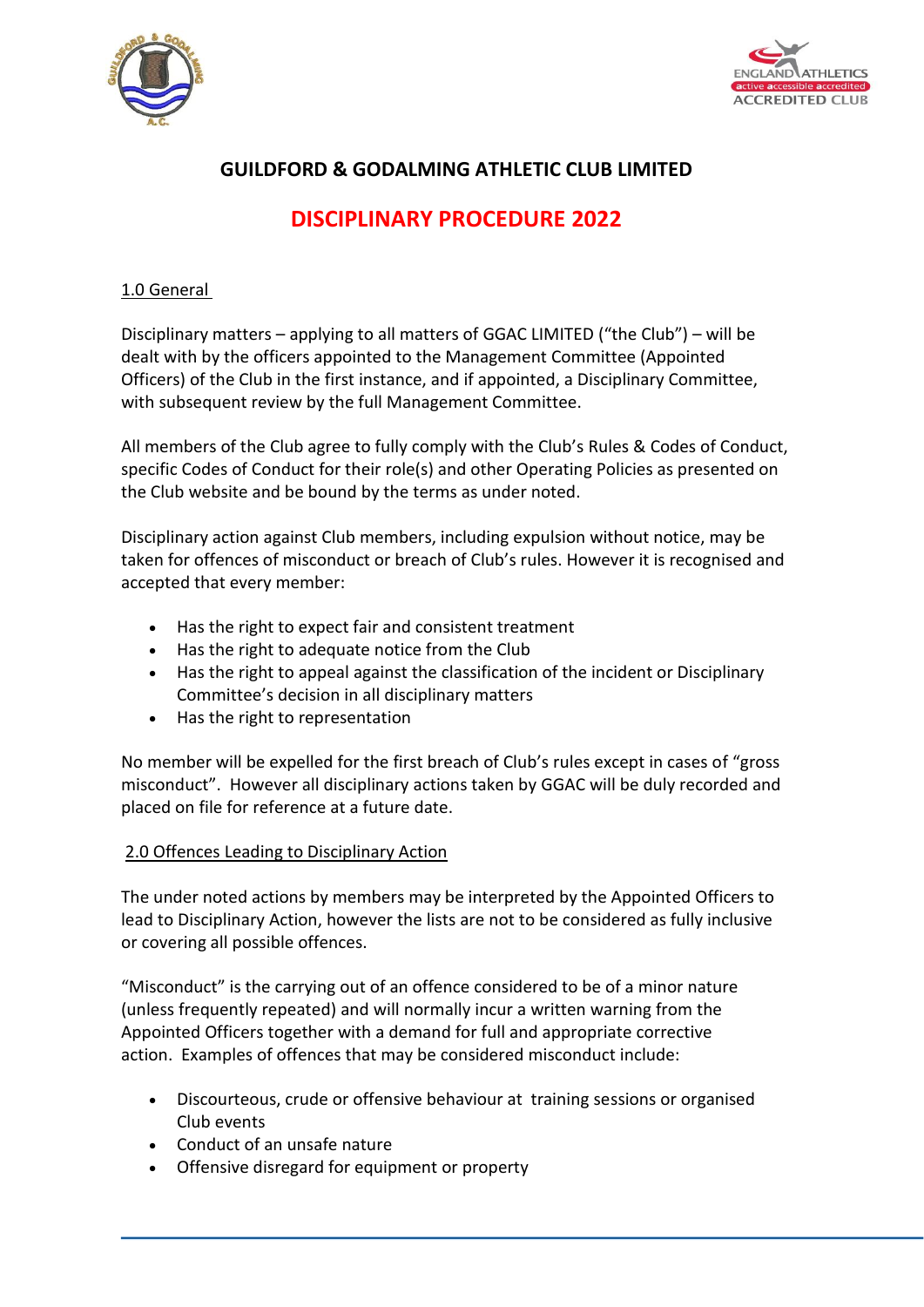



- Refusal to carry out reasonable instructions issued by event officials or organisers
- Failure to attend or participate in events or meetings that have been previously committed to in the name of the Club by either an individual or team, where this is likely to have an effect on other club members.
- Failure to comply with or adhere to the relevant code of conduct for their position within the club
- Any other actions of similar gravity to the above, at the discretion of the Appointed Officers.

Repetition of the above offences or failure or comply with any demands made in writing by the Appointed Officers may result in further action by the Management Committee leading to a Disciplinary Hearing (see below).

"Serious Misconduct" is the carrying out of an offence of such gravity that in the opinion of the Executive Officers it warrants a GGAC Disciplinary Hearing.

Examples of offences, which may be considered as serious misconduct include:

- Misconduct offences above if specially grave or repeated
- Deliberate or consistent breaches of club rules
- Any attempt to achieve gains or advantage over others by unfair or unscrupulous means
- Use of threatening or abusive behaviour
- Participating in the sport whilst under the influence of drugs or alcohol
- Malicious interference with equipment or property
- Disregard for one's own or other people's safety
- Any other action, which in the opinion of the Appointed Officers may bring the sport or GGAC into disrepute, or which left unpunished, may result in the detriment of the Club or its members.

"Gross Misconduct" is action of such seriousness that the Appointed Officers will require the immediate exclusion of the member from the club. The Appointed Officers may – by means of a full Management Committee decision – summarily exclude such a member without invoking a Disciplinary Hearing. The excluded member will have the right to a disciplinary hearing as soon as this can be arranged but will remain excluded until and unless such a hearing overturns the management decision.

Examples of gross misconduct are:-

- Physical violence of assault towards other persons at a Club event or related activity, including serious threatening, intimidating or forceful behaviour
- Theft or misappropriation
- Reckless disregard of safety and basic safety rules
- Being convicted of criminal offences involving physical violence or abuse
- Other acts that are considered to be of an extremely serious nature perpetuated against the Club, its members or any other party.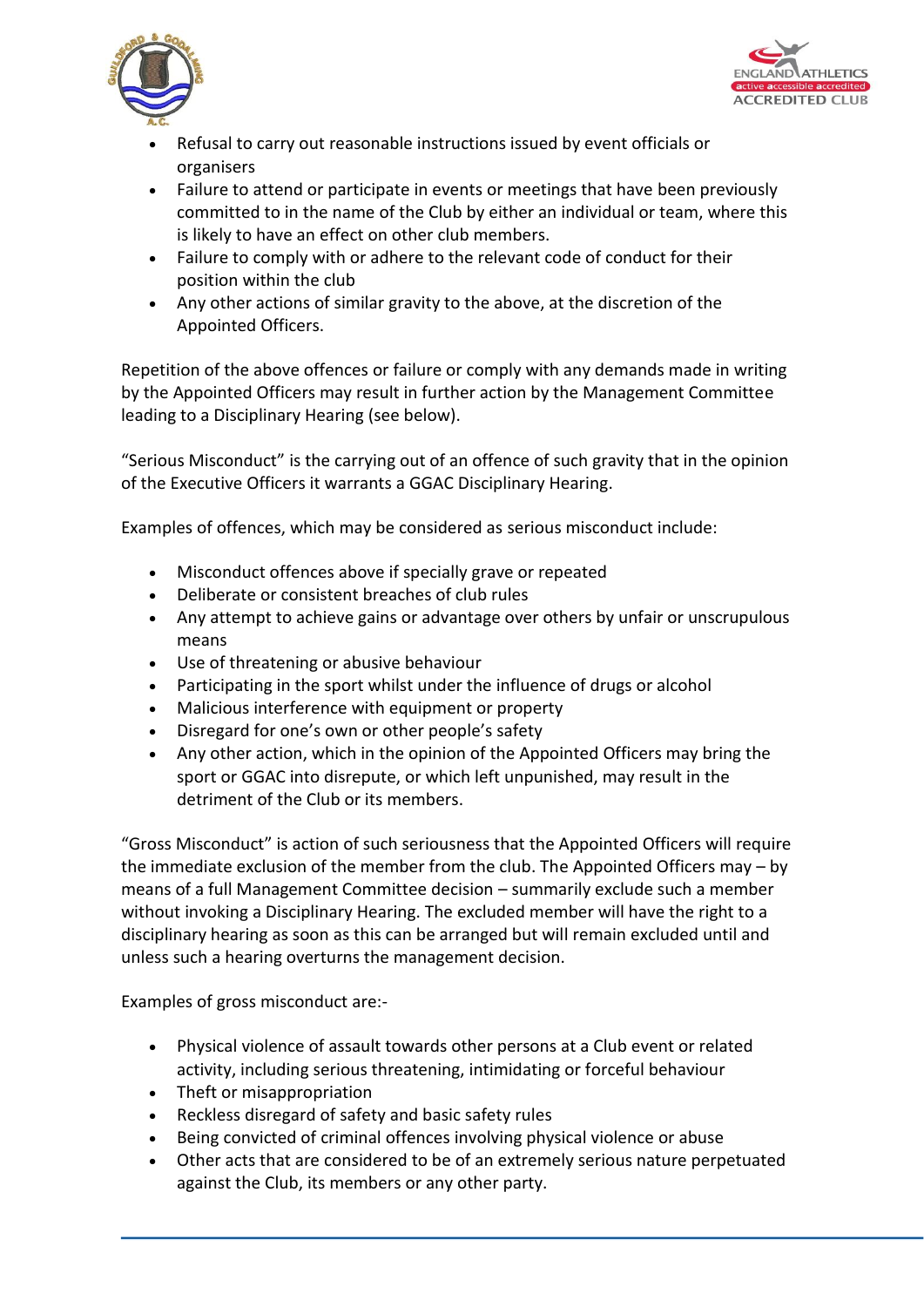



Child Protection – if the matter relates to a child protection issue follow the Child Protection procedures for dealing with a complaint then follow the Disciplinary Procedure after outcome has been reached. If in doubt contact the local social services duty team for advice on how to deal with the complaint and the accused member.

# 3.0 Disciplinary Procedure

The Disciplinary Procedure can be triggered by any of the following:

- a written complaint from a member, another team or club within the sport, the governing body, the league/match organisers or any other party
- or the Management Committee may also decide to trigger the disciplinary procedure if they believe an incident has taken place that has not been officially reported but that it is in the interest of the club and the welfare of its members for it to be investigated

The Management Committee may nominate an Investigating Officer, who will be responsible for gathering any required evidence and statements from witnesses.

If a disciplinary committee is required it will be appointed by the club's Management Committee who reserve the right to identify individuals either from within themselves, or to form an independent group, which will be made up most likely of committee members and welfare trained individuals. Other relevant individuals maybe requested to join if specific knowledge is required to manage the disciplinary case.

On receipt of the complaint, the Management Committee – with advice from a Legal Advisor should they so wish – will decide whether the complaint falls within the scope of this disciplinary code. If in their opinion it does, then the Appointed Officers will decide as to the type of offence as per (section 1) above.

3.1 If the offence is considered to be one of simple misconduct:

- The Club Secretary will write to the member with a formal written warning including the demand for an apology or other corrective action the Appointed Officers may deem appropriate.
- The Appointed Officers will also attempt to communicate their planned action regarding the incident to the complainant and or affected individual(s). This is only to understand if there is likely to be further escalation prior to informing the defending party of the accused incident(s).
- A disciplinary file will be opened by the Appointed Officers in which will be placed copies and records of the original complaint, together with the written warning and any other correspondence.
- The action outlined above will normally finalise the process unless any of the parties involved object strongly to the Appointed Officers decision in which case they may appeal directly to the Management Committee for a final decision.

3.2 Should the complaint be considered by the Appointed Officers as one of serious misconduct, then the following procedure will be implemented: –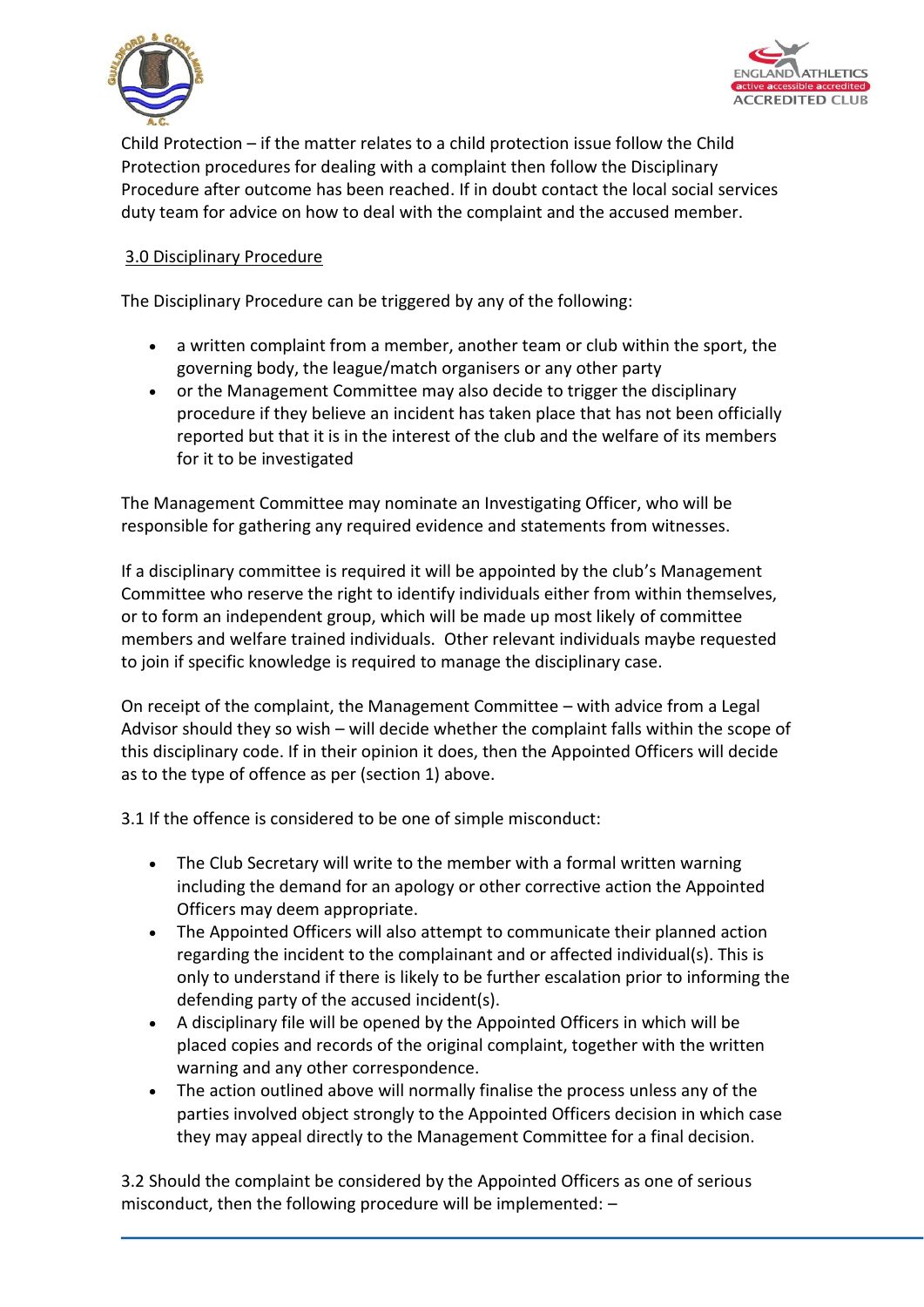



- The Appointed Officers will appoint an Investigating Officer who will research evidence presented and, if possible, will obtain further written evidence, witness statements, etc.
- If necessary the Investigating Officer will consult all relevant witnesses for supportive evidence
- Advise complainant that if a disciplinary hearing is called, then the complainant and all relevant witnesses may be obliged to attend and give evidence either in person or by voice or video conferencing. (Nonattendance at a hearing will only be allowed in extenuating circumstances, i.e. Ill-health, threat of violence or intimidation etc.) In such circumstances/instances a written declaration must be submitted to the Management Committee
- Contact the member subject of the complaint to advise of the official complaint and request the member to submit a written statement of events in response
- In cases of disputes of a personal nature, the Appointed Officers will attempt to resolve the situation amicably and to the mutual satisfaction of the parties concerned
- If settlement cannot be agreed between the parties, or if the offence merits it, then a disciplinary hearing will be arranged as soon as possible
- Contact the Club's Legal Advisor if required and supply copies of all evidence
- Notify all parties as to the hearing date and ensure the parties have all relevant copies of paperwork in good time prior to the hearing, copies to be sent by email or 1st class post if no email has been supplied to the club.

## 4.0 Disciplinary Hearing

The Management Committee will appoint a disciplinary committee which will typically consist of:

- the Club Chairperson or Club Secretary
- two members of the Management Committee

The Disciplinary Committee will appoint a chairperson who shall normally take charge of the hearing and all questions will be addressed through this chairperson.

However, the Management Committee may feel it is not appropriate for the makeup of the disciplinary committee to be made up of the Management Committee and hence reserve the right to change the makeup of the Disciplinary Committee to best represent the interests of the club and the welfare of the membership.

Under no circumstances should the accused, the complainant or any other directly affected party be a member of the Disciplinary Committee.

The Investigating Officer will normally undertake the following actions and present the outcomes to the Disciplinary Hearing: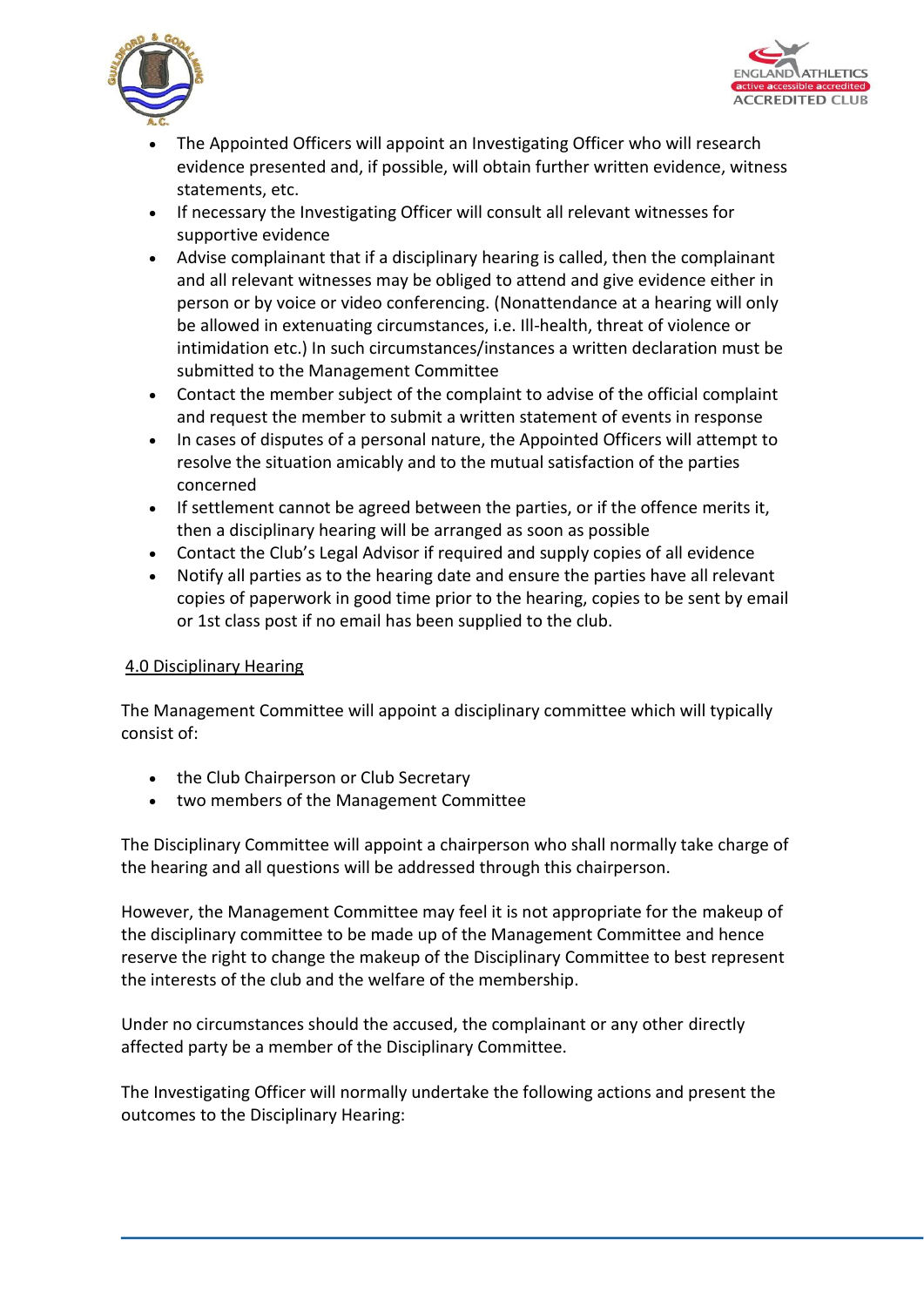



- All witnesses to be interviewed and all written evidence to be reviewed and presented to the hearing
- No witnesses or statements can be introduced at the hearing without prior notice and copies of all written evidence produced for consideration prior to the hearing, are to be made available in advance to the parties
- The Disciplinary Committee may adjourn the hearing to allow further evidence to be referred to if the Disciplinary Committee considers it fair to do so
- After the Disciplinary Committee has reached a decision, the member subject of the complaint is to be notified in writing of such decision and informed of any penalties within 7 days of the decision being reached. Penalties will be effective from the date of the decision.
- If new evidence becomes available or feedback is received from an external body then this can be reconsidered by the original Disciplinary Committee

# 5.0 Penalties

Following the hearing, the Disciplinary Committee will apply such penalties as the Disciplinary Committee consider appropriate, including temporary or permanent expulsion of the member from the club, such penalties will have immediate effect, notwithstanding the possibility of an appeal in accordance with (Section 6) under noted. The Club will in all cases comply with the requirements of the Governing body and its Child and Vulnerable Adult Protection Policies including immediate notification of the police where required.

## 6.0 Appeals

If an appeal of the decision or penalty is to be made then written notice of appeal by way of 1st class recorded delivery or email to the Club Secretary must be given by the member, within 28 days of being notified of the decision. No appeal will be valid or considered after that period has elapsed. It will not be sufficient to state "I wish to appeal", the member must give full written grounds for the appeal, stating exactly what is being appealed against and the reasons for this.

An appeal together with full and recorded argument may be considered relative to:

- the decision
- the penalty
- other

An appeal hearing will be convened as soon as practicable and will consist of an Appeal Committee of at least 1 member of the Executive Committee who did not take part in the first hearing as well as trained welfare officers within the club and who will elect their own chairperson (who will have the casting vote).